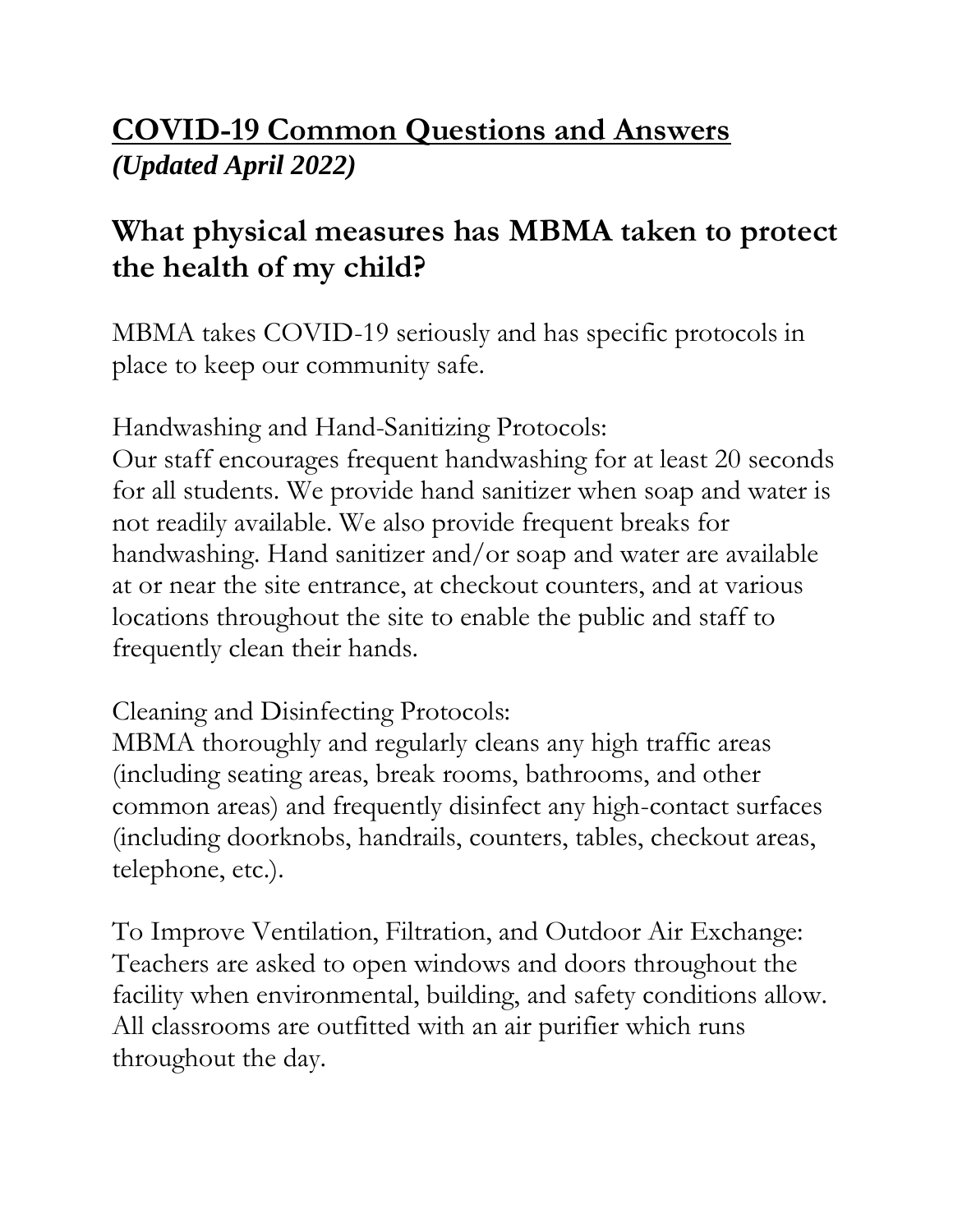Recess and Lunch Times

All students eat lunch with their wing cohorts. Outdoor tables, seats, toys, and playground equipment are sanitized daily.

## **Are masks required for students and staff?**

Beginning on April  $4<sup>th</sup>$  2022, masks will be strongly encouraged and recommended but no longer required for both indoor and outdoor settings. We ask that parents who prefer their child to wear a mask kindly let their classroom teacher know, so that we can help with this request.

MBMA will continue to follow the guidance from the Public health agencies, San Diego Unified School District and Licensing for any changes. In the event that the State or County were to revert to requiring masks at schools, MBMA would follow those guidelines. Similarly, if the COVID risk in our area increased to a level that would necessitate requiring masks, MBMA would follow the best medical advice and practices recommended.

Masks will continue to be available for any staff or student who would like to wear one.

Masks are strongly recommended indoors at all times when participants are not actively singing or performing. When actively singing or performing, masks are strongly recommended by participants. Individuals using instruments indoors that cannot be played with a mask (e.g., wind instruments) are strongly recommended to use bell coverings and maintain a minimum of 3 feet of physical distancing between participants.

# **What training has been provided to MBMA staff?**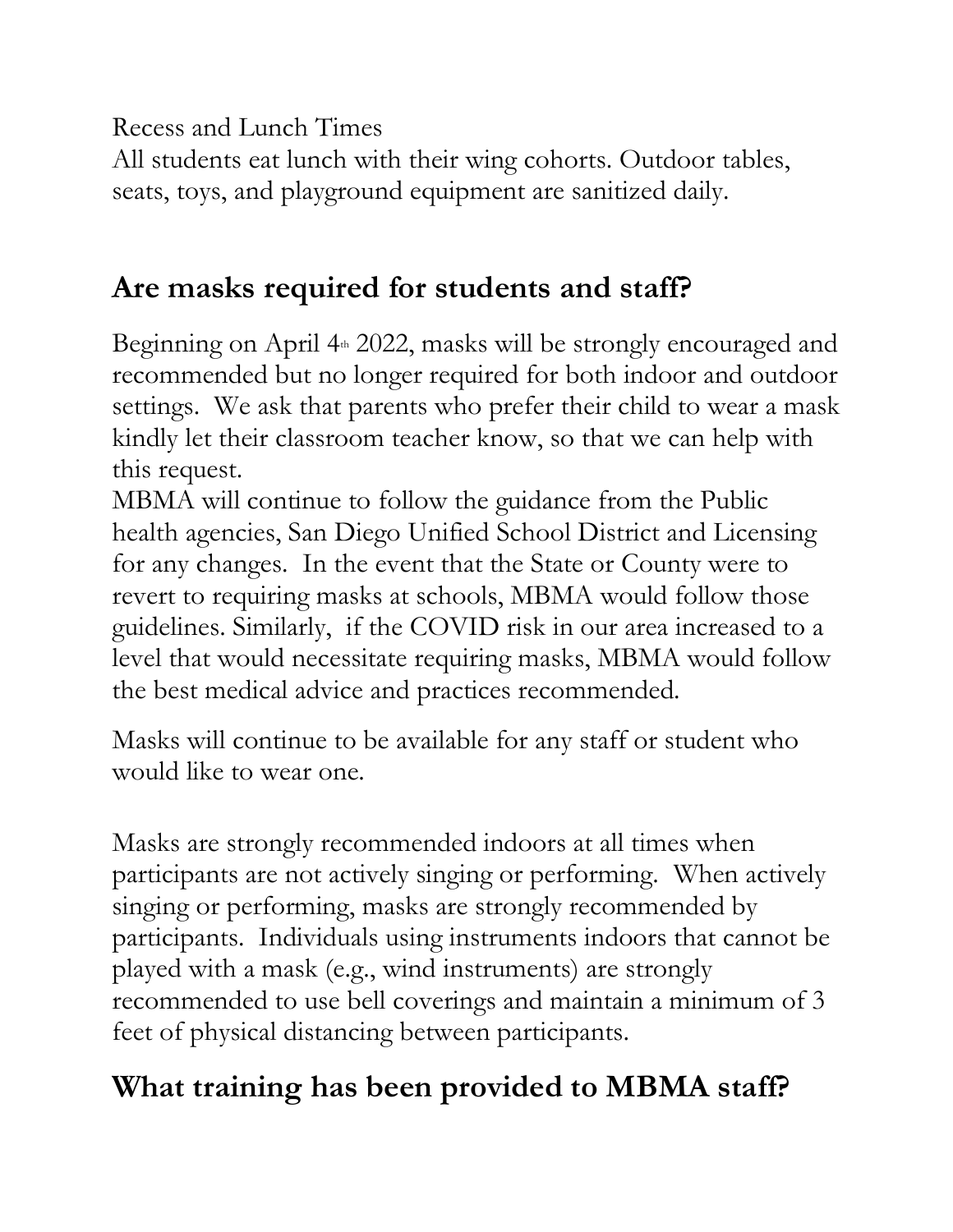MBMA personnel has been trained on screening themselves for COVID-19 symptoms, including temperature and/or symptom checks using CDC/ San Diego Unified guidelines. All personnel need to stay home and get tested if they have a frequent cough, fever, difficulty breathing, chills, muscle or body aches, headache, sore throat, nausea, vomiting, diarrhea, tiredness, or recent loss of taste or smell.

Our staff are required to take their temperature daily onsite and understand the importance of frequent handwashing with soap and water. Staff members have been trained to work under the Covid-19 Special Work Condition Guideline following the State and County guidelines.

## **Can I send my child to school if he/she is exhibiting only one COVID-19 symptom?**

Please do NOT send your child to school if he/she has any symptoms. He/she must be at home 24 hours symptom free without any medication and return with a negative COVID-19 test. Any one or several symptoms below qualify to keep the child at home:

- Fever 100.4 degrees Fahrenheit (38 degrees Celsius) or higher
- Cough
- Shortness of breath/difficulty breathing
- Chills
- Loss of taste or smell
- Sore throat